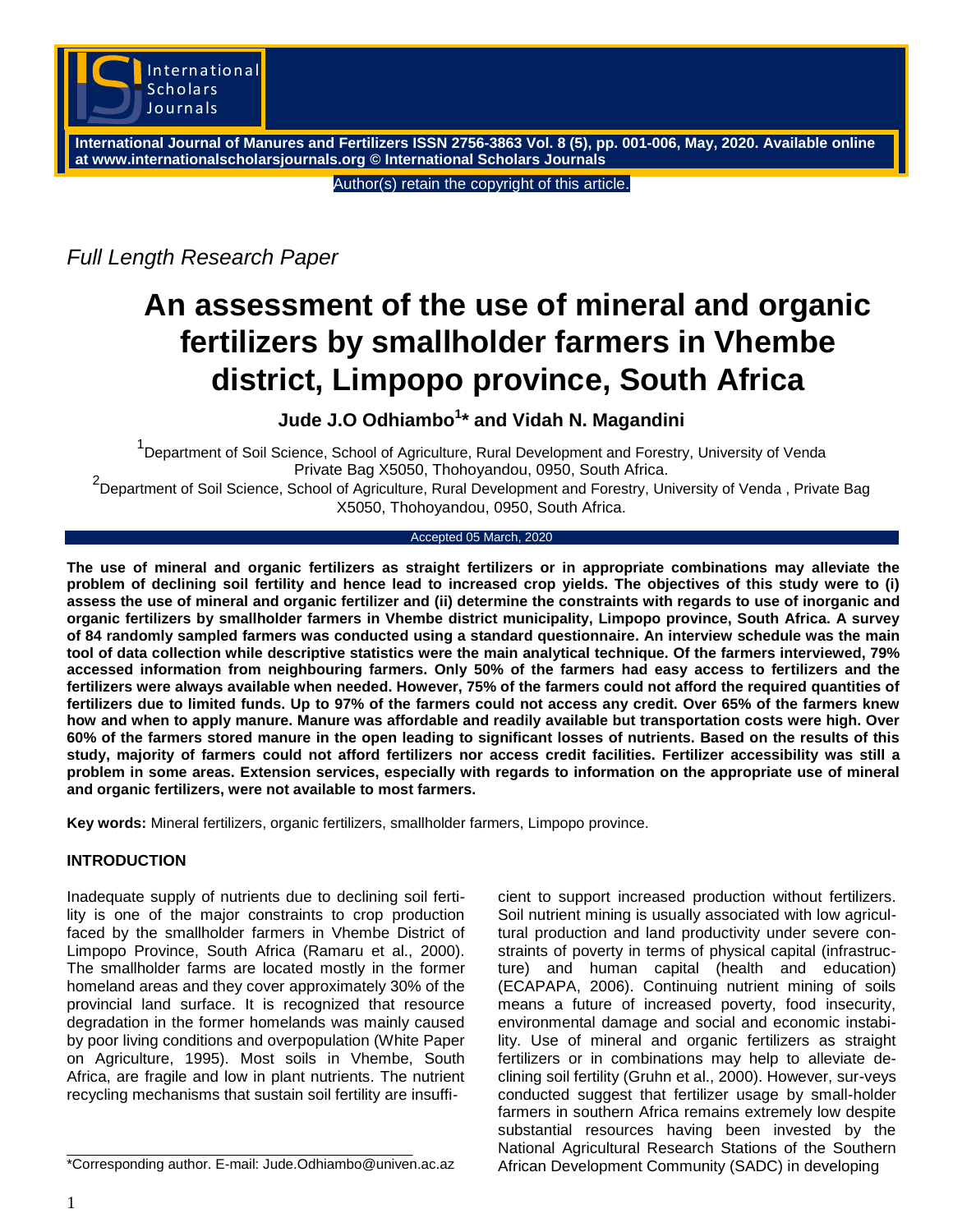fertilizer recommendations (Ahmed et al., 1997; Mapfumo and Giller, 2001). The use of mineral fertilizers is constrained mainly by its high cost and risky returns (McGuiness, 1993). Majority of smallholder farmers in Vhembe district are resource poor and cannot afford the high costs of the fertilizers. Mineral fertilizer use is risky for two reasons. First, yields and output prices can vary widely on a year to year basis, so farmers fear that in any given year, their crop income will not be high enough to cover their fertilizer costs. Second, yield vary widely with the climate: rainfall is highly uncertain; in drought years the crop response to fertilizer can be practically nonexistent. Mineral fertilizers on the other hand do not improve soil physical structure or enhance soil biological activity (McGuiness, 1993). They must be used in conjunction with strategies that are designed to manage and maintain soil organic matter. One such strategy is the use of organic manure. The enhancement of fertility factors by using organic fertilizers causes an immediate improvement in the utilization of mineral fertili-zers. Increased water availability, for example, im-proves the utilization of fertilizer by crops. A few small-holder farmers in Vhembe district use kraal (farm-yard manure) or poultry manure but lack sufficient knowledge of handling and storage of manure. In addition, due to the limited number of animals kept by the smallholder farm-ers, the amount of manure produced is never sufficient. In order to improve productivity in smallholder farms in Vhembe district, given the afore-mentioned limitations, it is critical and necessary to assess the current use and the constraints with regards to the use of mineral and organic fertilizers by smallholder farmers with the view of designing and implementing appropriate stratgies and policy measures that can favour increased use of mineral and organic fertilizers and consequently crop yield. The objectives of this study, therefore, were to (i) assess the use of mineral and organic fertilizer and (ii) determine the constraints with regards to use of inorganic and organic fertilizers by smallholder farmers in Vhembe district, Limpopo province, South Africa.

## **MATERIALS AND METHODS**

#### **Study area description**

Vhembe district is the northern most district municipality of Limpopo province, South Africa. It lies approximately between 22<sup>°</sup>08' and  $23^{\circ}$ 24' latitudes and 28 $^{\circ}$ 54' and 31 $^{\circ}$ 05' longitudes. The district is generally semi-arid with rainfall ranging from 300 to 1000 mm per year. Soils in the district are variable – tending to be sandy in the west, but with a higher loam and clay content toward east. The soils are mainly developed on basalt, sandstone and biotite gneiss and are generally of low inherent soil fertility. The smallholder farms are located mostly in the former homeland areas. Farming under smallholder system is characterized by low level of production and small farm sizes of approximately 1.5 hectares with production being primarily for subsistence and little marketable surplus (White Paper on Agriculture, 1995). Maize is the dominant cereal grain despite the dry and drought prone agro-ecology of much of the district. The smallholder farmers also grow leguminous crops like

groundnuts, bambara nuts, and cowpea and vegetable crops which include spinach, cabbage, tomatoes and onions. (Nesamvuni et al., 2003). Cash investments in technologies such as fertilizer and insecticides are limited by capital and access constraints, as well as perceived riskiness of the production (Dimes and Carberry, 2007).

#### **Survey method**

A survey was conducted in all the four municipalities (Makhado, Mutale, Thulamela and Musina) of Vhembe district. The target population was the smallholder farmers. A total of 84 farmers were randomly selected from different district municipalities with the assistance of the local agricultural extension staff. The number of farmers selected for interview from each municipality was 21. Since the area is mainly semi-arid, most farmers use irrigation (furrow) to grow their crops. The source of water is mainly from boreholes sunk by the government although a few farmers in parts of Thulamela and Mutale municipalities where the study was conducted also use water from Mutale river which flows close to their farms. Consequently, all the farmers interviewed in this study were using irrigation as the main source of water for their crops. An interview schedule was the main tool of data collection while descriptive statistics were the main analytical technique. Where farms were individually owned, the farmers were interviewed individually. In cases where the selected farm was a "community garden" (a group of individuals cultivating the same piece of land), the whole group was interviewed together. Data collected was analyzed using the Statistical Package for Social Sciences version 13.0 (SPSS, 2004).

## **RESULTS AND DISCUSSION**

#### **Background of the farmers interviewed**

Of all the farmers interviewed, 56% of the respondents were females. Fifty-six percent of the respondents had no formal education, while only 4% had attained post secondary education. The survey showed that, 60% of the respondents had over 20 years of farming experience. Given that he majority of the farmers had no formal education, there is likelihood that they have insufficient knowledge on appropriate fertilizer use practices.

## **Fertilizer Use**

## **Factors Influencing Mineral Fertilizer Use**

## **Accessibility**

Of the farmers interviewed, 50% had easy access to fertilizers (Figure 1). This indicates that there is still need to make fertilizers more accessible, for example by establishing more depots closer to the farming communities. This will however be determined by the level of demand to stimulate investment in fertilizer distribution. The low percentage of farmers accessing fertilizers may also imply that there is need to improve the infrastructure so as to enable the farmers to access the fertilizers and other inputs as well as market for the farm produce with ease. Efforts to improve accessibility to fertilizer and seeds are being undertaken by Progress Milling Company (PMC) which was established about 5 years ago to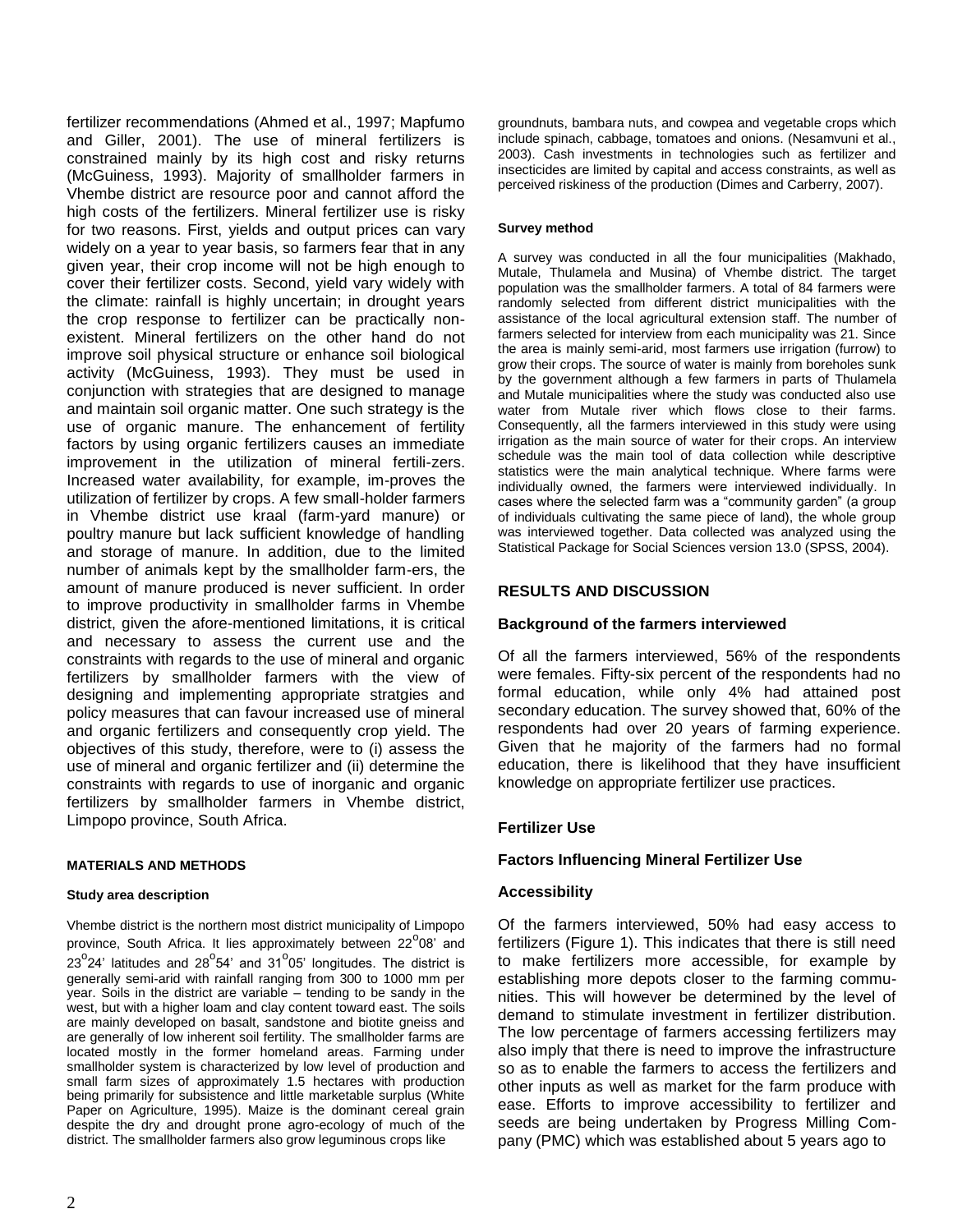

**Figure 1.** Factors influencing fertilizer use in Vhembe district, South Africa.

to promote commercialization of smallholder agriculture through establishment of small marketing depots throughout the province (Dimes and Carberry, 2007) . Currently, PMC maintains roughly 100 marketing depots which also stock maize seeds and fertilizers. Sales of maize grain to the company have expanded over the past 5 years and this appears to increase overtime. Farmers seem to appreciate the improved access to better seed and to fertilizer. Other milling companies are also starting to establish similar buying points and this will further improve accessibility of seeds and fertilizer in the province.

## **Availability**

Fertilizer availability can limit growth in fertilizer consumption. Of the farmers interviewed, 79% stated that the fertilizer was always available when needed (Figure 1). This indicates that as long as the farmers can access a fertilizer depot, they can always get the fertilizers that they need. Untimely local availability may prevent farmers from purchasing the fertilizer they want.

## **Information on fertilizer type, method of application, time and rates of application**

A high percentage (79%) of the farmers indicated that

they had the information on methods, time and rates of mineral fertilizer application (Figure 1). However, it emerged that the farmers were relying on what their neighbours were practicing hence risking adoption of incorrect practices. Thus, extension services to farmers needs to be improved so that farmers can access the relevant information on the use of fertilizers. Farmers ought to be stimulated to acquire needed information in regard to plant-foods and their proper use (McGuiness, 1993). Right choice of fertilizer, timing, methods and rates of application are all crucial factors in order to obtain maximum plant growth and yield. This may seem obvious, but inappropriate application of fertilizer or soil amendments can waste resources, cause water pollution, and damage soils. General recommendations for dry vs. humid, sandy vs. clay, acidic vs. non- acidic, and soils with varying cation exchange capacities must be supplemented with particular knowledge of individual sites (McGuiness, 1993). Current fertilizer recommendations in the province are largely based on the Fertilizer Society of South Africa (FSSA) handbook. The recommendations are too broad in the sense that the same recommend-dation is given regardless of site or circumstances, ignoring climatic and soil variability, and socio-economic constraints faced by farmers in these regions. Therefore, there is need to develop site specific recommendations which takes into consideration the soil and climate varia-bility as well as the socio-economic status of the farmers.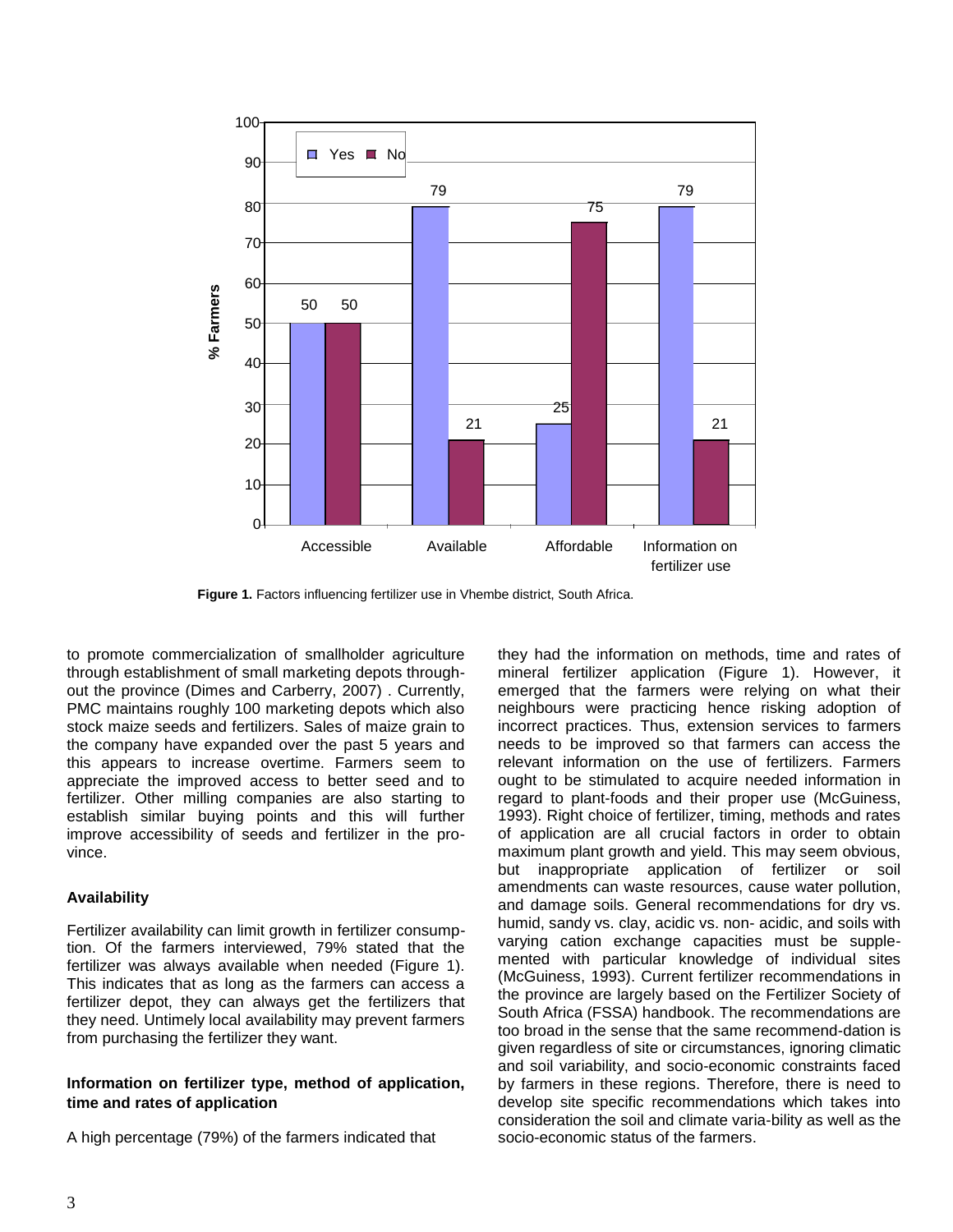

**Figure 2.** Constraints regarding mineral fertilizer use in Vhembe district, South Africa.

This may entail conducting long-term field trials in different agro-ecological zones.

## **Affordability and availability of credit facilities**

Up to 75% of the farmers interviewed stated that fertilizers were very expensive and not affordable (Figure 1). This implies that those who can afford may not be able to buy the recommended quantity thus leading to applications which are below the recommended rates. Most of these farmers did not have any formal employment and tended to rely on government pension grants and social assistance grants to fund their farming activities. With regards to obtaining credit, 97% of the farmers could not access credit facilities. This suggests that it is still difficult for smallholder farmers to access credit facilities. This may be due to the fact that they did not have any recognizable collateral to access loans from commercial and agricultural banks. High interest rates charged by financial institutions was the main reason hindering most farmers from getting loans from the banks. Ignorance on the availability of loans and credit facilities was the second major contributor to failure in obtaining credit facilities, with collateral requirement being the last reason, probably due to the fact that few farmers attempted to get loans. Formation of cooperatives, whereby the farmers can pull their resources together in order to acquire farm inputs such as fertilizers and seeds in bulk and also to obtain credit, should therefore be encouraged as a solution to the problem of obtaining credit.

## **Types of fertilizers applied to crops**

The most commonly used fertilizer was NPK fertilizers with NPK (2:3:2) being the most popular among farmers (57%) , followed by NPK (2:3:4) . These were closely followed by NPK (3:2:1) and Lime Ammonium Nitrate (LAN) in popularity. Urea and NPK (2:3:4) had considerable usage in Mutale municipality. This varied usage may be associated with the soil types existing in different areas of the district and the crops grown and hence the need to balance the nutrients supplied to crops.

## **Constraints regarding mineral fertilizer use**

When asked to state the main constraints with regards to fertilizer use, the farmers mentioned insufficient funds to purchase fertilizers (48%) as the main constraint (Figure 2). The other constraints cited regarding fertilizer use were transportation costs (27%), accessibility (5%) and little knowledge about fertilizer use (5%) (Figure 2). More than 85% of the farmers financed their farming activities through income generated from farming. A drought year would therefore imply difficulties in purchasing inputs for the following season. Other sources of income they relied on included government pension fund and social development assistance grants. Failure to obtain credit facilities would also hinder the use of mineral fertilizers.

## **Manure use**

In terms of manure use, up to 66% of the farmers applied manure, mainly kraal (farmyard) manure (Figure 3). Over 50% of the farmers stated that manure was readily available when needed, and affordable. Up to 65% of the farmers knew how and when to apply manure to their crops.

## **Sources of manure**

The main source of manure was from neighboring farms (64%) since less then 33% of the farmers kept livestock, mainly cattle. Only 23% used manure from their animals and the quantity was not enough indicating that the farmers kept very few livestock. The neighbouring farms in this case referred mainly to feedlots and poultry farms ran by commercial farmers which could be quite a distance away. Consequently, the quantity of manure applied by the farmers may not be sufficient due to high transportation costs. For those farmers that use manure from their own animals, the quality of manure from smallholder areas is often low, due to the inferior quality grazing available to cattle (Nyamangara et al., 2001).

## **Manure storage**

Over 60% of the farmers stored manure in the open. This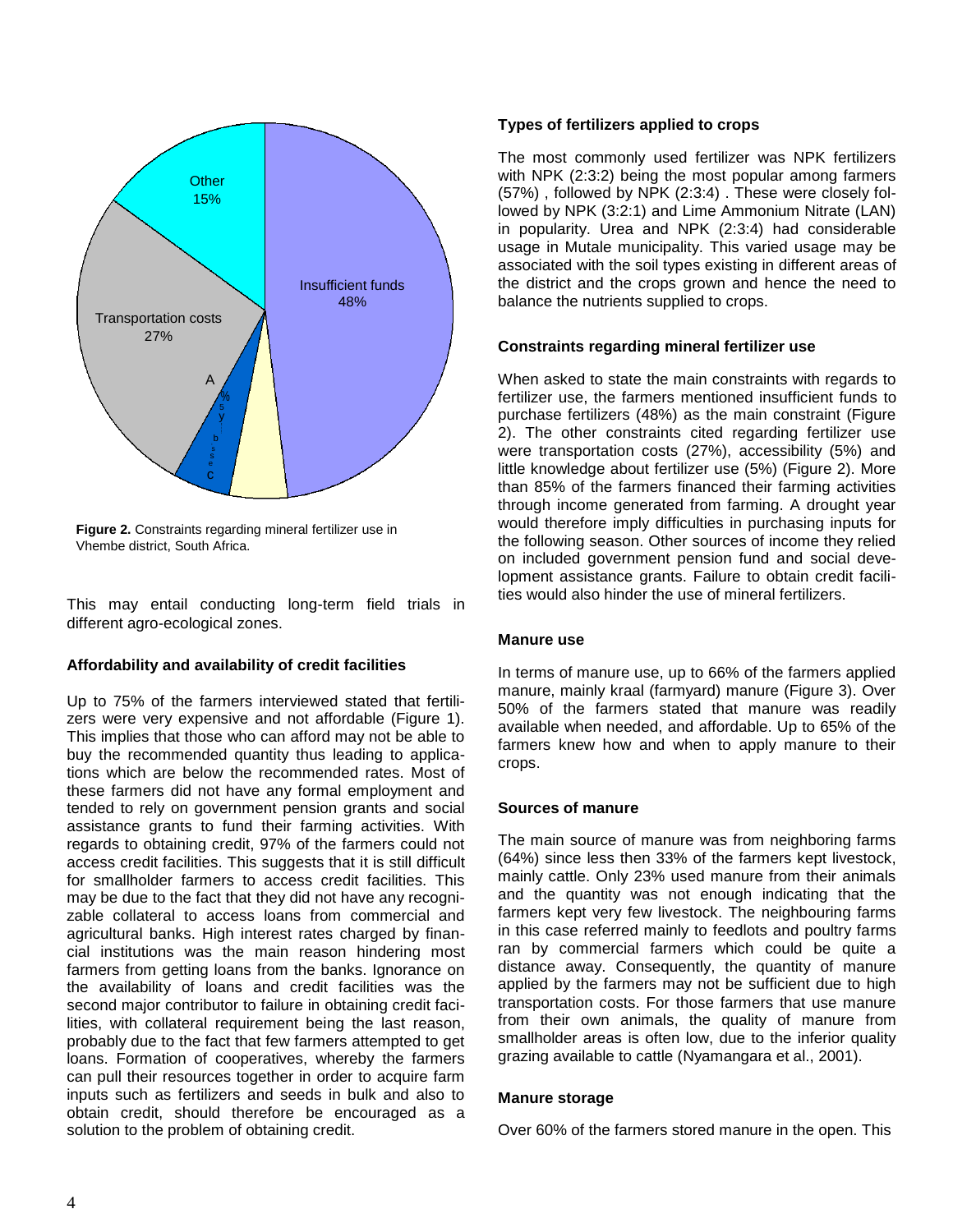

**Figure 3.** Factors affecting manure use in Vhembe district, South Africa.

raises doubt about the quality of manure used. Nutrient losses, especially nitrogen, were bound to occur due to leaching during the rains or even denitrification when the sheds become soggy and anaerobic conditions prevail. Extension staff should train farmers on the advantages of proper manure storage in order to minimize nutrient losses during storage as well as to encourage farmers to use appropriate combinations of both mineral and organic fertilizers in order to minimize costs and build up soil organic matter.

#### **Constraints and problems regarding manure use**

Transportation (30%) was the main constraint regarding manure use followed by insufficient funds (23%). Problems cited with regards to use of manure included presence of weed seeds (29%), and increased incidences pests, for example of cut worms (18%).

## **Conclusions and Recommendations**

Based on the information gathered, it was evident that very few smallholder farmers in Vhembe district of Limpopo province in South Africa could afford fertilizers. Agriculture supporting banks like Landbank which supports commercialization of smallholder farmers should be encouraged by the government to provide low interest rate loans to smallholder farmers, with the government providing collateral security. Farmers can all pull together their financial resources so that they can be able to buy farm inputs in bulk for purposes of getting a discount. Formation of cooperatives is also another alternative of by-passing the hindrance of financial constraints. For those farmers who afforded fertilizers, accessibility was still a problem in some instances and also the rates applied were below the recommended rates. The government needs to provide better infrastructure so that farmers in remote locations can have access to information and technology and have the ability to reach markets with their produce. Current efforts by milling companies to establish small marketing depots should be encourage so that they cater for as many farming community areas as possible. Extension services to the farmers are not easily accessed by all the farmers in Vhembe district. There is therefore need for the government to train more agricultural extension staff to cater for the majority of farmers. Given that the majority of farmers have no formal education, there is need to train the farmers on the use of fertilizers and the benefits accrued. Although a signifycant proportion of farmers indicated that they applied manure, they mainly relied on neighbouring farms for ma